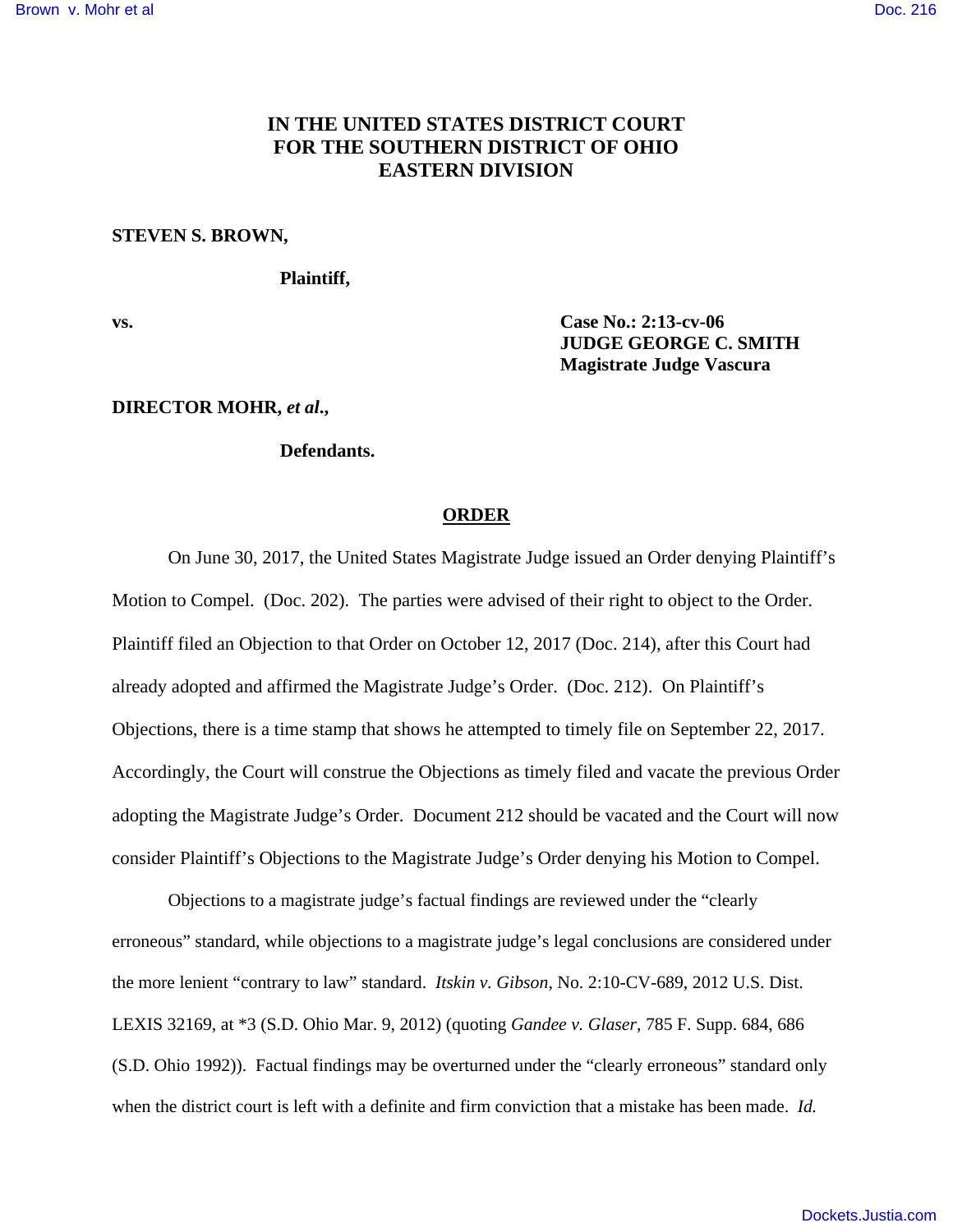(citing *In re Search Warrants Issued August 29, 1994*, 889 F. Supp. 296, 298 (S.D. Ohio 1995)). The district court's review of legal conclusions under the "contrary to law" standard is plenary, and the court "may overturn any conclusions of law which contradict or ignore applicable precepts of law, as found in the Constitution, statutes, or case precedent." *Id.* (quoting *Gandee*, 785 F. Supp. at 686).

In Plaintiff's objections, he takes issue with the Magistrate Judge's conclusion that he did not address the substance of his objections. Plaintiff, however, continues to raise the same arguments already considered by the Magistrate Judge. However, Plaintiff continues to challenge the truthfulness of the responses to his requests for admissions and as the Magistrate Judge clearly set forth in his Order, a Motion to Compel is not the proper way to challenge the responses themselves.

Further, with respect to his request for documents, Plaintiff again takes issue with the dismissal of his claim for denial of court access and the corresponding request for documents regarding that claim. However, the Court agrees with the Magistrate Judge that his claim has been dismissed and accordingly there is no basis to compel the production of documents relating to that claim. Plaintiff also appears to continue to seek access to his medical records which are relevant to his remaining claims. Plaintiff, however, is not claiming he has been denied access but is arguing that he should be provided copies free of charge. There is no requirement that the Defendants pay for copies of documents requested by Plaintiff. Again, this is clearly set forth in the Magistrate Judge's Order.

The Court finds that the Magistrate Judge carefully considered Plaintiff's arguments in his Motion to Compel. The Court agrees with the findings of the Magistrate Judge that Plaintiff has not established sufficient grounds for relief in his Motion to Compel. Therefore, Plaintiff's Objections are without merit.